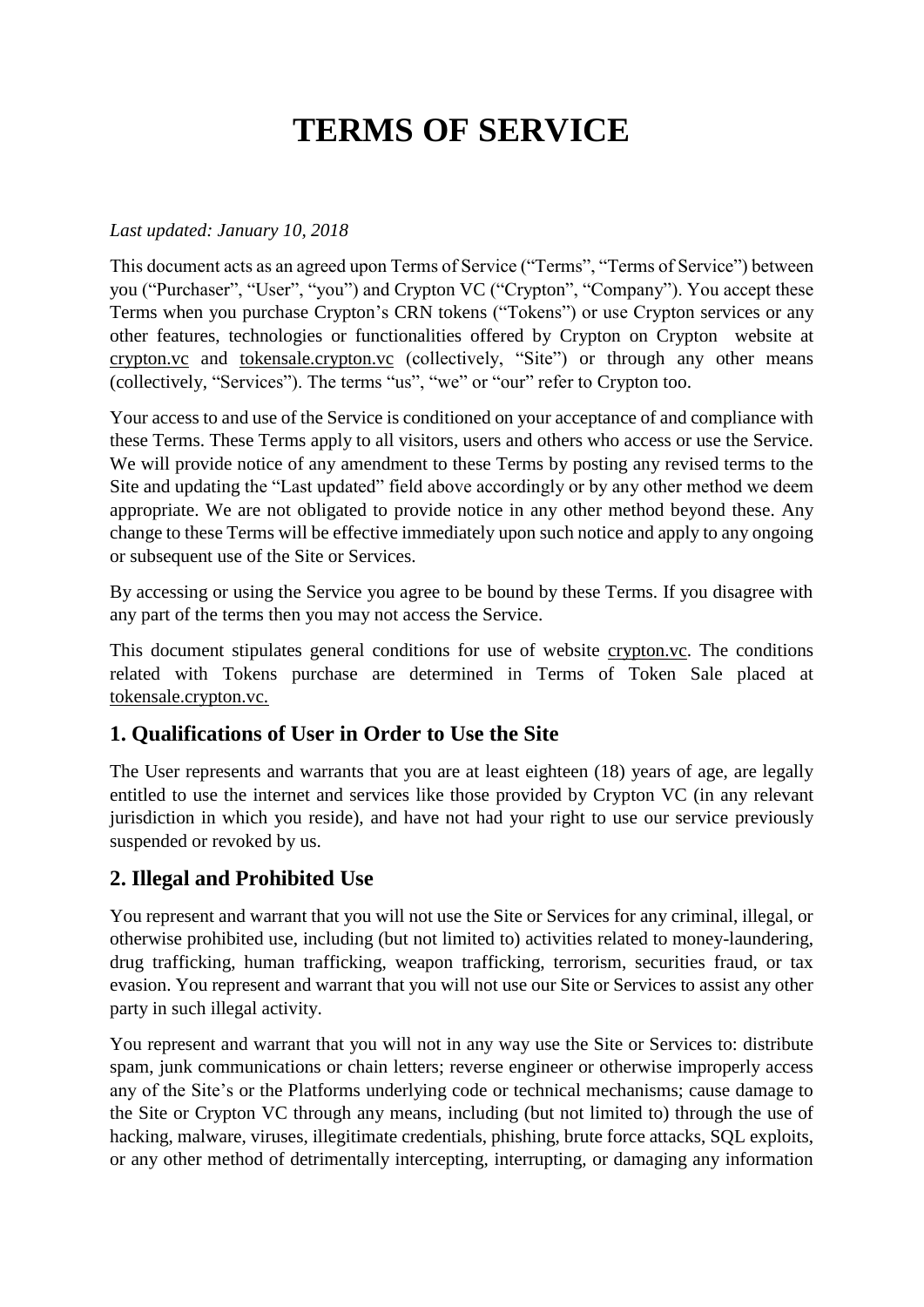or functionality related to the Site. You also agree not to transfer access to your Account (as defined below) or any other rights granted to you by these Terms.

#### **3. Registration and Account**

The use of our Services requires you to create an account with Crypton ("Account"). You warrant and represent that all information provided when creating such an Account is current, complete, and accurate. You agree to promptly notify Crypton of any changes to any information that would cause the information provided upon your Account's creation to no longer be current, complete or accurate. You also warrant and represent that you understand that Account may be registered incompletely until you confirm your email address in a manner deemed suitable by us.

Crypton may request you to provide additional information such as proof of your identity, physical address and source of funds at any time to use our Services. If you refuse to provide such information or it will be determined that you may not use our Services for any reason, you will be denied Services. In such case, your purchase of Tokens will be cancelled and you will receive a refund in the same form of payments as was made by you and to the same wallet address, bank account, or a third party payment processor where your funds were transferred from. We may deduct the transaction cost from the refund amount, if any. Scope of information to be requested from each user may differ.

You agree that you exclusively will access and use your Account, and may not transfer the right of its use or disclose any log-in credentials to a third party without our written consent. You agree to take full responsibility for any activity that occurs through the use of your account, and cannot transfer this obligation to any third party. You agree to notify Crypton in the event that you discover or suspect any security breaches or vulnerabilities related to the Site or Services. Depositing of funds in account is effected without any confirmations from Crypton, except for displaying of updated deposit balance in Account at website. Crypton VC has the right to enter into agreement with any of Purchasers on special conditions (including commercial conditions) which may be different from those stipulated by this Terms.

#### **4. Damages Caused by Vulnerabilities Inherent in the Internet or in Blockchain**

Use of the Internet may not be secure. You agree that Crypton VC is not responsible whatsoever for any damages caused by the interception, loss or alteration to any information sent over the Internet. While Crypton VC will take reasonable steps to ensure the security and privacy of any information transmitted during your use of our Services, in no event will any such information be considered "confidential" or will its disclosure to a third party, accidental or otherwise, cause liability against Crypton, even if it occurs as a result of our negligence.

Crypton takes every reasonable precaution to prevent and mitigate attacks. However, these problems still may occur from time to time for reasons that are out of our control. If Crypton believes its Site or any Tokens located on the Site has been compromised or is under attack, Crypton reserves the right to immediately stop all Services provided through the Site. If it is determined that such an attack caused an associated Token to rapidly lose value or otherwise cause or threaten to cause damage to the Site, or other users, Crypton may immediately discontinue all activity regarding to such Token entirely at its discretion. Resolution concerning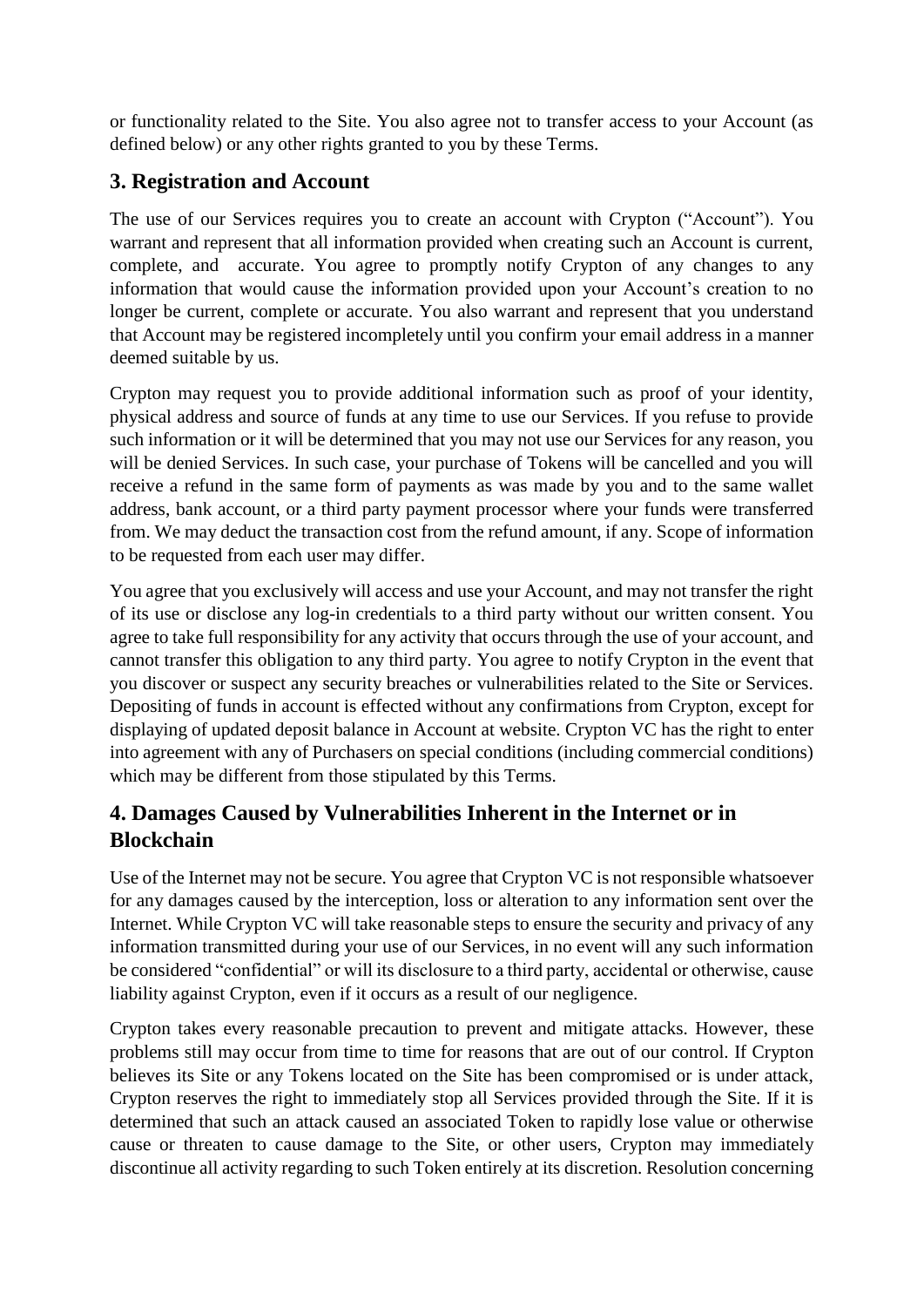deposits, withdrawals, Account balances, Services or other disputes related to an attacked Token will be determined on a case-by-case basis. Crypton makes no representation and does not warrant the safety of the Site and is not liable for any lost value or stolen property, regardless of whether Crypton VC was negligent in providing appropriate security.

# **5. Crypton Does Not Provide Legal, Financial or Other Professional Advice**

In no way should our providing of Services be considered legal, financial or any other kind of specialized or expert advice on which the User might detrimentally depend, causing liability against Crypton. In using the Site, you represent and warrant that you have sought any legal, financial or otherwise specialized advice from an expert qualified to provide such counsel, or else you have the sufficient knowledge and sophistication to evaluate the risks and merits associated with Blockchain and/or Token management and offerings and to competently use our Services. We give no warranty regarding the suitability of any Tokens or our Services and assume no fiduciary duties to you.

You represent and warrant that you understand that any recommendations or commentary made by Crypton or its employees or other users should be considered generalized in nature, and you should use your own judgment or seek the advice of an expert before taking any action regardless of such statement. We give no assurance as to the accuracy or completeness of any such statement.

#### **6. License**

We grant you a limited, nonexclusive, nontransferable license ("License") to access and use our Site and Services. This License is subject to these Terms. Any other use of the Services not expressly permitted by these Terms is prohibited. All other rights are expressly reserved by Crypton VC and our licensors, including that to any content or functionality as presented on the Site or Services. "Crypton", "Crypton.vc", all logos related to Services or displayed on the Site are trademarks or registered marks of Crypton or its affiliates. You will not redistribute, claim ownership, license, deconstruct, reverse engineer, alter, incorporate into any other works or websites, or otherwise exploit any such content or functionality without prior express written consent of Crypton.

# **7. Termination**

We may terminate or suspend your License to our Services without prior notice or liability for any reason whatsoever, including (but not limited to) if you breach the Terms. Nothing in these terms or in any other communication or action by Crypton or our employees, agents or representatives should be taken as a waiver of any legal remedies available for any event causing termination.

All provisions of the Terms which by their nature should survive termination shall survive termination, including (but not limited to) ownership provisions, disclaimers or limitations of obligations or liability, and indemnity.

# **8. Copyright of Communications In Connection With Our Services**

You agree that any materials, information or communications transmitted between the User and Crypton in any form and by any means are non-confidential and will become the sole, exclusive property of Crypton. Crypton will own all intellectual property rights to such communications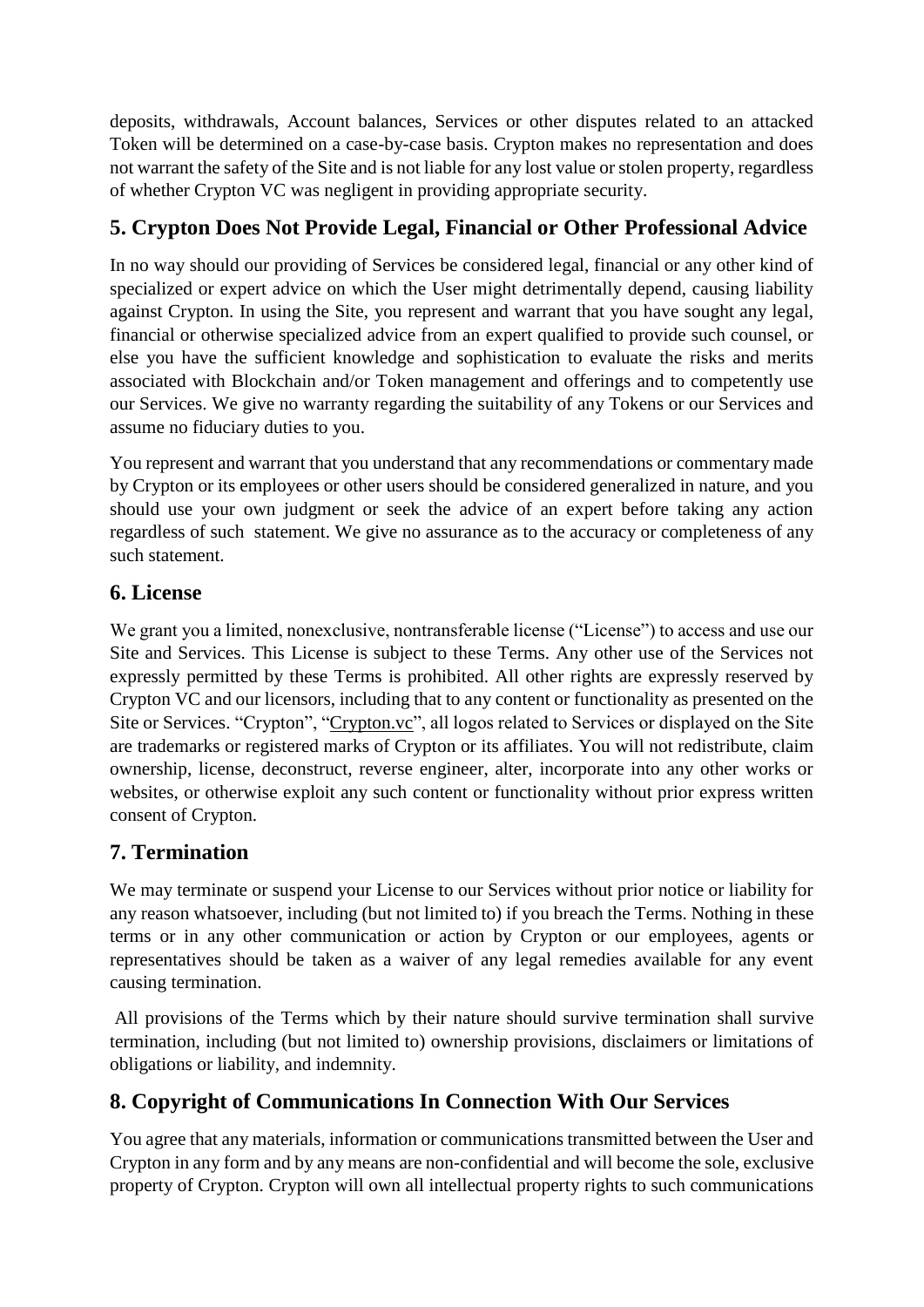or materials, and can use or disseminate them in a completely unrestricted fashion for any legal purpose, commercial or otherwise, without notifying or compensating you. You hereby waive any right to litigation or recovery for perceived damages caused by the use of this information as is permissible by law.

# **9. Indemnification**

You agree to indemnify, exculpate and hold Crypton, its representatives, affiliates, employees and service providers harmless from any claim or demand permissible by law arising out of or related to the use of the Services, including but not limited to any breach by you of these Terms or violation of any law, rule, or rights of a third party. You agree to pay for any legal fees or other costs that incurred by Crypton or any other indemnified parties as a result of your actions.

# **11. Disclaimer of Warrants and Guarantees**

Crypton VC does not guarantee any level of performance or the continued, uninterrupted availability of our Services. We do not guarantee the accuracy of any information provided on the Site. We hereby disclaim all warrants and guarantees that not expressly made in these Terms.

# **11. Applicable Law and Venue**

The validity, interpretation, construction and performance of these Terms, and all acts and transactions pursuant hereto and the rights and obligations of the parties hereto shall be governed, construed and interpreted in accordance with the laws of Gibraltar without giving effect to principles of conflicts of law. Terms of Token Sale, Terms of Service and Privacy Policy are a single set of rules which regulate the relationships between Purchaser and Crypton. You cannot accept it the partially, this set of rules should be accepted in full. Should any conflict between Terms of Token Sale and Terms of Service, Terms of Token Sale shall prevail. Should any conflict between Terms of Service and Privacy Policy, Terms of Service shall prevail.

# **12. Arbitration**

Except for any disputes, claims, suits, actions, causes of action, demands or proceedings (collectively, "Disputes") in which either Party seeks injunctive or other equitable relief for the alleged unlawful use of intellectual property, including, without limitation, copyrights, trademarks, trade names, logos, trade secrets or patents, you and Crypton (i) waive your and Crypton's respective rights to have any and all Disputes arising from or related to this Agreement resolved in a county court, and (ii) waive your and Crypton's respective rights to a jury trial. Instead, you and Crypton VC will arbitrate Disputes through binding arbitration (which is the referral of a Dispute to one or more persons charged with reviewing the Dispute and making a final and binding determination to resolve it instead of having the Dispute decided by a judge or jury in court).

# **13. No Class Arbitration, Class Action or Representative Actions**

Any Dispute arising out of or related to these Terms is personal to you and the Crypton and will be resolved solely through individual arbitration and will not be brought as a class arbitration, class action or any other type of representative proceeding. There will be no class arbitration or arbitration in which an individual attempts to resolve a Dispute as a representative of another